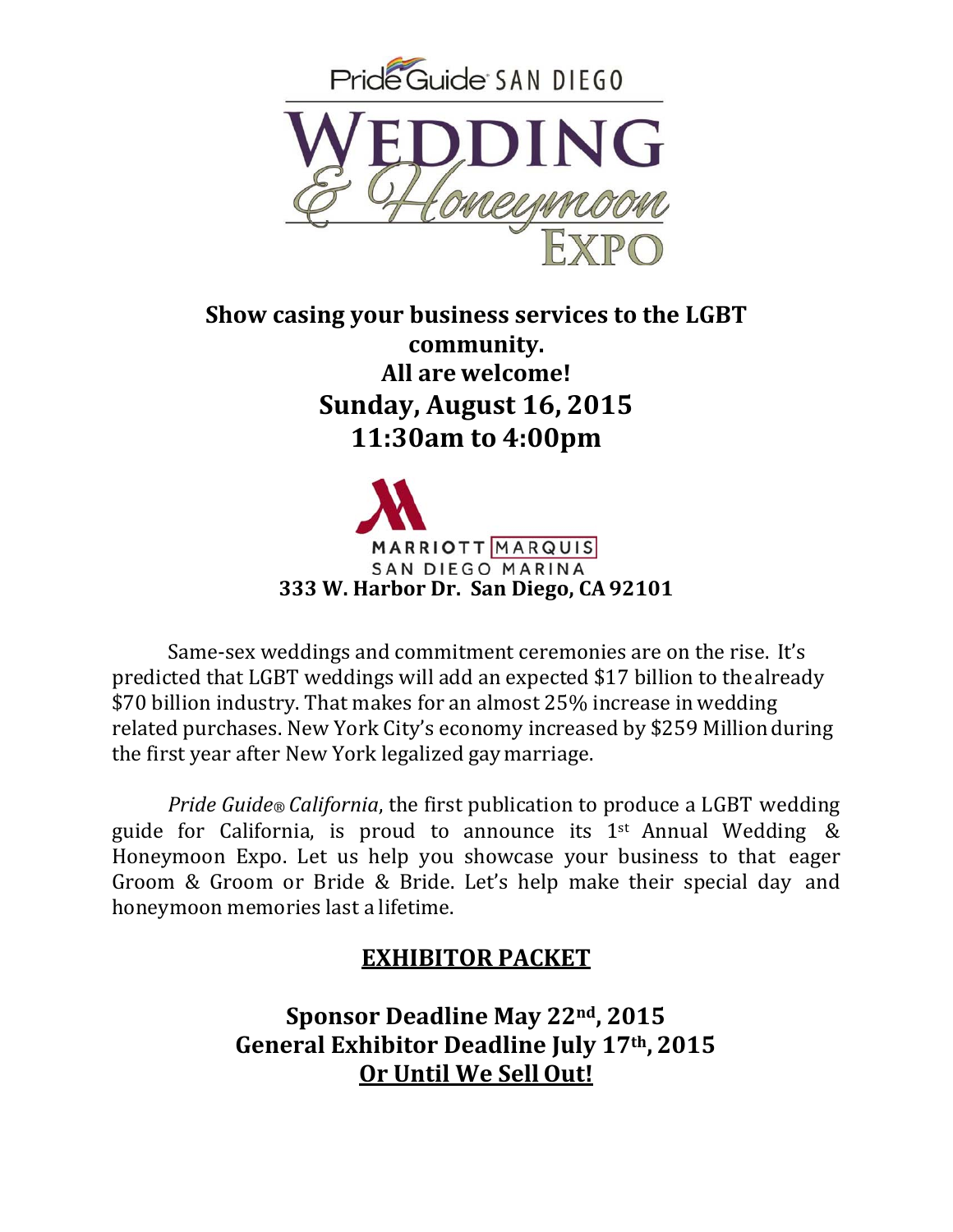

## **DEMOGRAPHICS**

- **California Ranks 2nd highest concentration of same‐sex couples.**
- **30% of people moving to California claim to be part of theLGBT Community.**
- **The same‐sex weddings sector is expected to add \$21 Billion tothe existing \$70 Billion industry.**
- **In the first year after legalizing gay marriage in California, weare expecting a \$48 Million boost in the economy.**
- **An annual buying power of over \$800 Billion.**
- **The LGBT community has the highest disposable income out ofany other group.**
- **74% are brand loyal**
- **77% switched to brand companies with a positive LGBT stance.**
- **Median household income is \$89,000**
- **91% said purchasing decisions are favorably influenced bycompanies that advertise in LGBT media.**



(Source: Community Marketing 2012, USA Today 2012, Witek‐Combs Communications 2011 & U.S. Census 2010)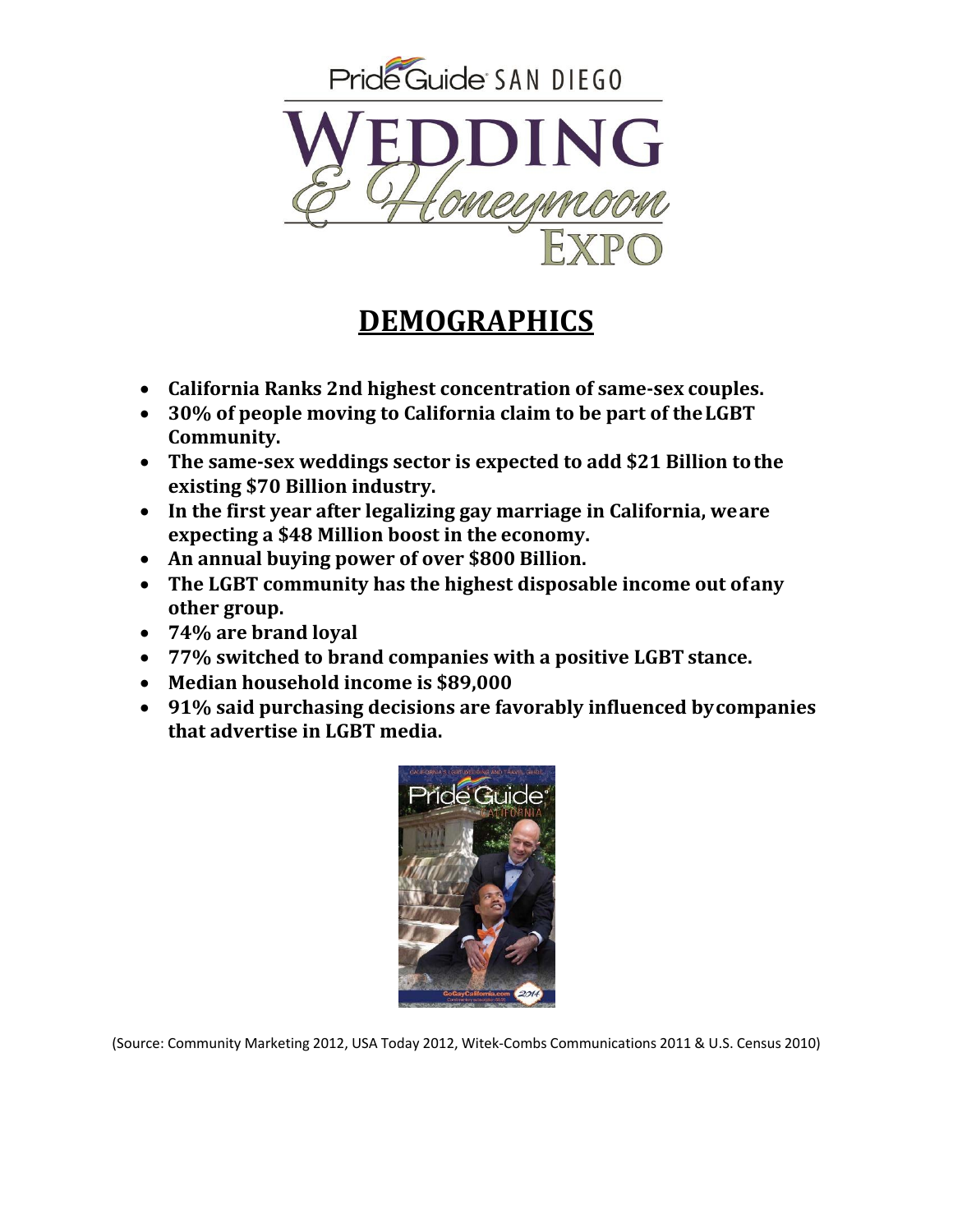

## **SPONSORS**

#### **PRESENTING SPONSOR: \$2,995.00 (Limited to 4 Companies)**

- Table with table cloth and skirting  $& 2$  chairs for your  $10x10$  booth.
- Draped Panel behind your table.
- Logo on all Promotional Material for the Expo, as a presenter of the Expo.
	- o Banners
	- $\circ$  Logo & listing online and ad in print
	- o Expo Packet
	- $\circ$  Logo on all Marketing Posters and Passport Marketing Material
- Full Page ad and Listing in the 2016 California Pride Guide® and a listing with logo or picture on California's #1 LGBT website www.GoGayCalifornia.com for one year.

#### **GOLD SPONSOR:** \$2,425.00

- Table with table cloth and skirting  $& 2$  chairs for your  $10x10$  booth.
- Draped Panel behind your table.
- Logo on Promotional Material for Expo
	- $\circ$  Logo & listing online and ad in print
	- o Expo Packet
	- $\circ$  Logo on all Marketing Posters and Passport Marketing Material
- Full Page ad and Listing in the 2016 California Pride Guide® and a listing with logo or picture on California's #1 LGBT website www.GoGayCalifornia.com for one year.

### SPONSOR DEADLINE FOR ABOVE PACKAGES **May 22nd , 2015**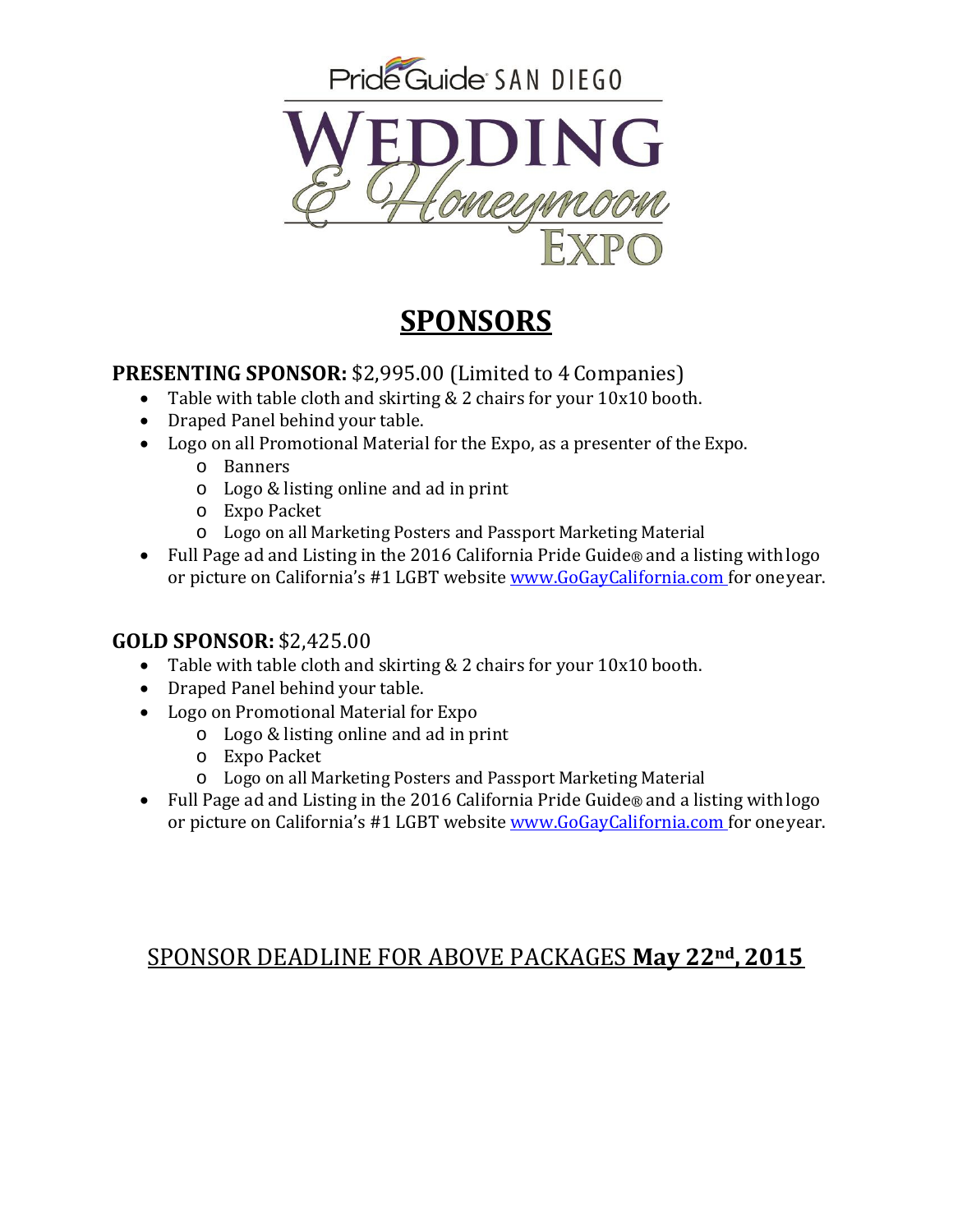

## **BOOTH PACKAGES**

#### **SILVER PACKAGE:** \$1,725.00

- Table with table cloth and skirting  $& 2$  chairs for your  $10x10$  booth.
- Draped panel behind your table.
- Company name highlighted on Expo Packet.
- 1/2 Page ad and Listing in the 2016 California Pride Guide® and a listing with logo or picture on California's #1 LGBT website www.GoGayCalifornia.com for one year.

#### **BRONZE PACKAGE:** \$1,425.00

- Table with table cloth and skirting  $& 2$  chairs for your  $10x10$  booth.
- Draped panel behind your table.
- 1/4 Page ad and Listing in the 2016 California Pride Guide® and a listing with logo or picture on California's #1 LGBT website **www.GoGayCalifornia.com** for one year.

#### **BASIC PACKAGE:** \$725.00

- Table with table cloth and skirting  $& 2$  chairs for your  $10x10$  booth.
- Draped panel behind your table.
- Eisting in the 2016 California Pride Guide® and a listing with logo or picture on California's #1 LGBT website www.GoGayCalifornia.com for one year.

#### **Want to upsize your booth?**

- 10x20 add \$550 (Limited Space Available)
- 20x20 add \$1,100 (Limited Space Available)

**Marketing Material Only:** (For out of State Clients only) \$75.00/item

We are creating a booth to provide space for the out of state services, which are unable to attend the expo.

### DEADLINE FOR BOOTH PACKAGES **July 17th , 2015**